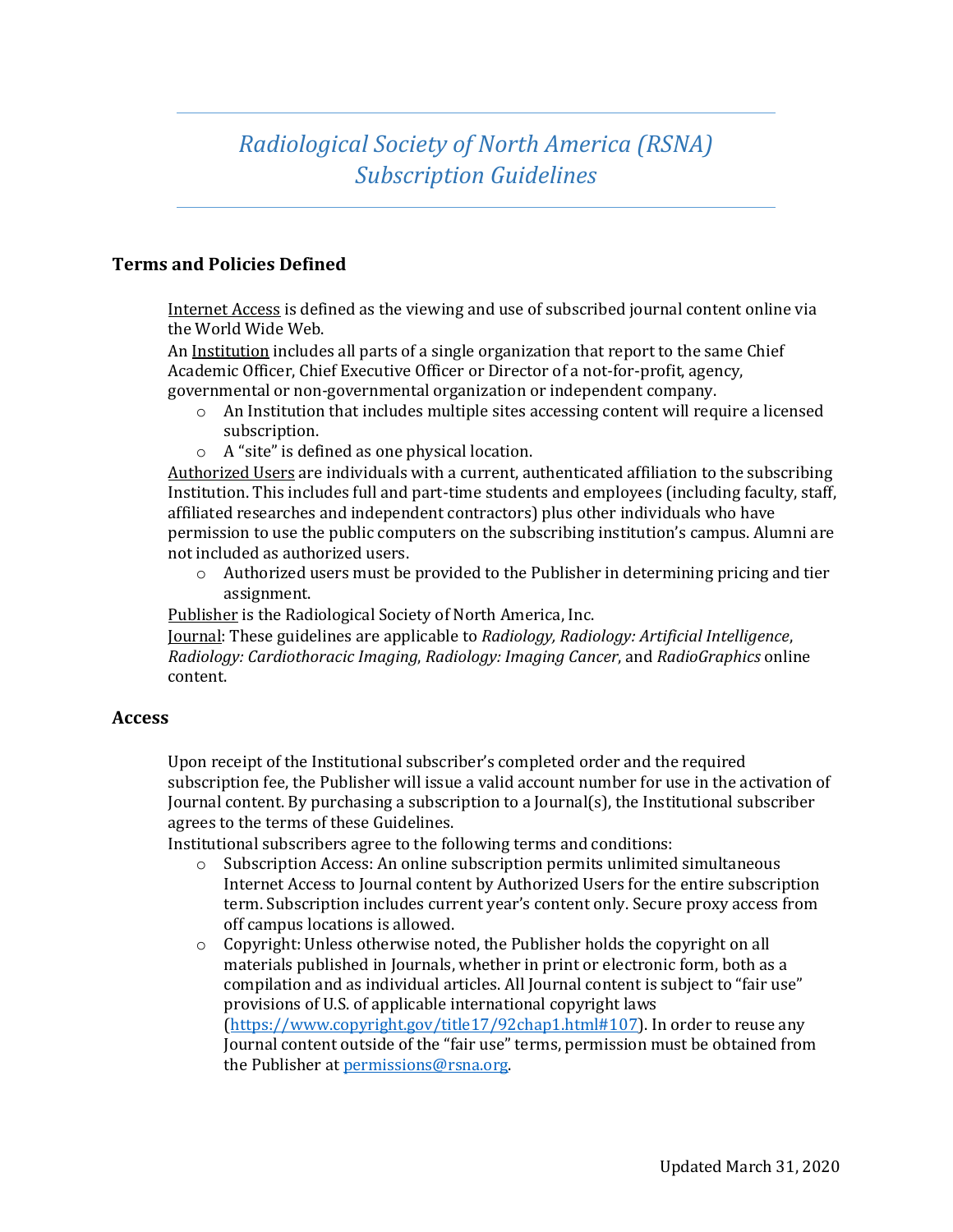- o Authorized Use: Authorized users are permitted to reproduce or disseminate journal content within the parameters of applicable copyright law.
	- Downloading: Downloading, printing, or saving of Journal content for the purposes of research, teaching, and/or private study by Authorized Users is permissible. Systematic downloading (by robots or other automatic processes) is prohibited without explicit Publisher approval.
	- Interlibrary Loan: Institutional subscribers may fulfill interlibrary loan requests from other institutions within the same country according to the Interlibrary Loan Code for the United States: http://www.ala.org/rusa/guidelines/interlibrary and the CONTU (National Commission on New Technological Uses of Copyright Works) guidelines: http://www.ala.org/advocacy/sites/ala.org.advocacy/files/content/copyrig ht/GLsInterlibLoan.pdf. Redistribution of Journal content to non-authorized users is prohibited without prior Publisher approval.
	- Accessibility: Institutional subscribers may transcribe any portion of Journal content into Braille script, enlarged type or other appropriate version in order to allow Authorized Users with disabilities to access the Journal(s).
	- Reprints: For permission to reprint or copy Journal content, please contact [reprints@rsna.org.](mailto:reprints@rsna.org)
- Restrictions:
	- Non-authorized users: Except as specifically provided elsewhere in these guidelines, Institutional subscribers are prohibited from making agreements for access to Journal content with individuals, organizations, vendors, affiliates, or partners, who are not Authorized Users.

Commercial redistribution: No direct commercial re-use (e.g. downloading, posting of a file, or printing to sell or distribute to any non-authorized user) of any Journal content is permitted without prior, express written permission of publishers.

Removal of copyright notice: Institutional subscribers agree not to remove, cover, overlay, obscure, block, or change any copyright notices, legends, or terms of use.

Modification: Institutional subscribers shall not modify or create a derivative work of any Journal content without the prior written permission of publishers.

Perpetual Access: Journal content is subject to a 12 month embargo period from date of online publication. If and when cancellation to a Journal subscription takes place, perpetual access to previously subscribed Journal content will not be available.

- o Authentication:
	- Institutional subscribers will make reasonable efforts to create and maintain appropriate security measures to ensure that only Authorized Users can access subscribed Journal content online.

IP addresses: Institutional subscribers affirm that all Internet Protocol ("IP") addresses provided for use of online Journals are controlled by the Institution exclusively for Internet Access by Authorized Users.

■ IP Addresses must be limited to the site(s) as confirmed as having access to subscription content.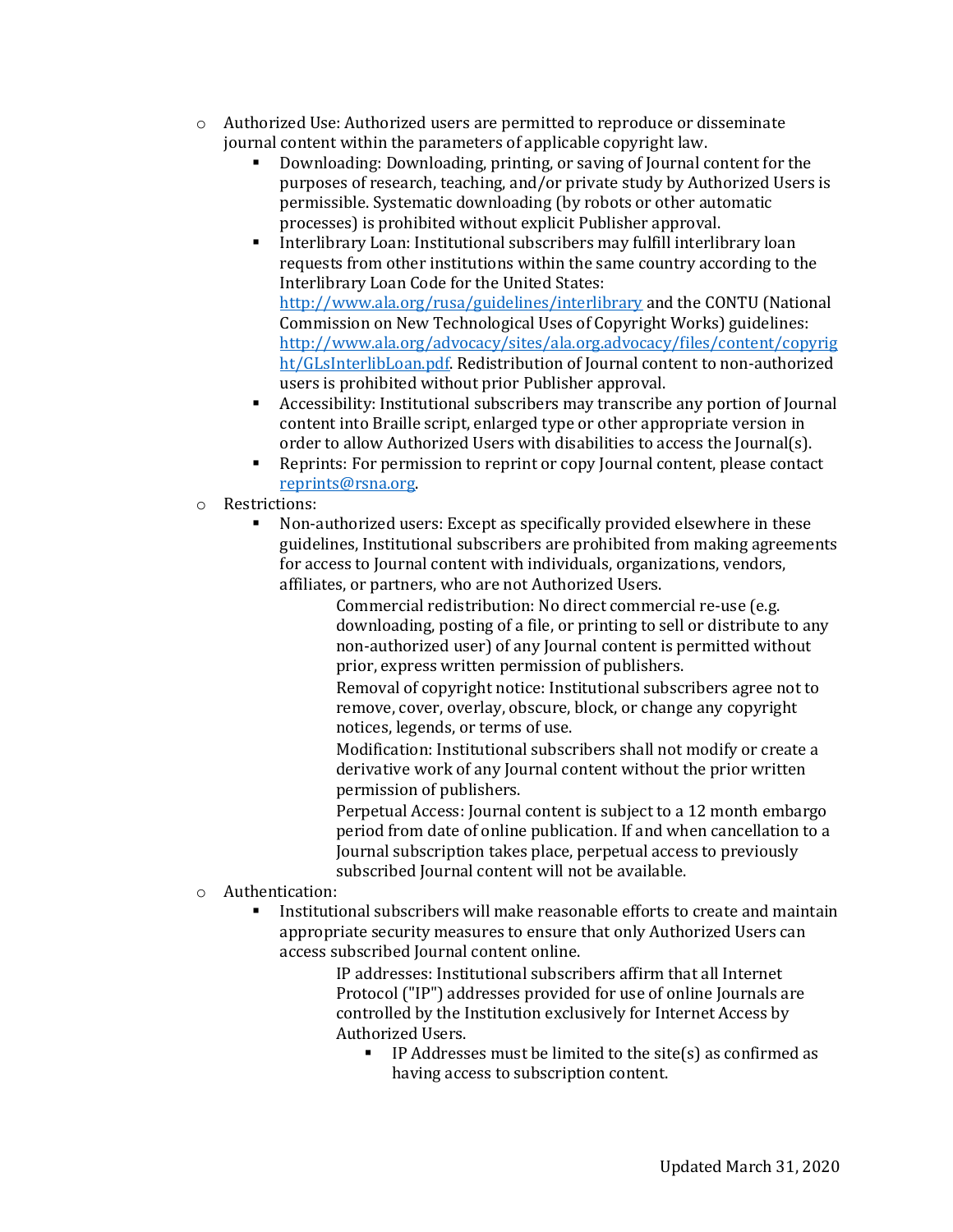Community Usernames & Passwords: Institutional subscribers may only register community usernames & passwords if IP access cannot be limited to Authorized Users.

Abuse: If Institutional subscribers become aware of unauthorized access to Journals, they will notify the publisher immediately and cooperate in locating and attempting to stop the specific individuals who are abusing the service. If the specific abuser(s) cannot be identified or stopped, publishers have the right to withhold, suspend, or terminate access to any or all Journal content, without liability.

- o Archiving:
	- The online versions of the Journal(s) are processed and available to libraries for preservation in Portico. This system provides an electronic archive for all RSNA content and also provides perpetual access to this content.
- o Technical Access:
	- Publisher intends for Journal web sites to be available 24 hours per day, 7 days per week.

Publisher will not be liable for damages or refunds should a site become unavailable temporarily or access to a site becomes slow or incomplete due to system back-up procedures, Internet traffic volume, upgrades, overload of requests to the servers, general network failures or delays, or any other cause which may from time to time make Journal content inaccessible to Institutional subscribers. Publisher will make reasonable efforts to notify Institutional subscribers of any unusually extended interruptions and will attempt to restore access to sites as soon as possible.

- o Warranty:
	- Publisher affirms that it has obtained any and all necessary permissions to license Journal content, and that use of such content by Authorized Users in accordance with these guidelines shall not infringe the copyright of any third party. While the Publisher seeks to ensure the accuracy of content posted online, the publisher does not warrant or guarantee its accuracy, completeness, merchantability, or fitness for a particular purpose. Neither the publisher nor Institutional subscribers shall be liable for any indirect, special, incidental, punitive or consequential damages, including but not limited to loss of data, business interruption, or loss of profits, arising out of the use of or the inability to use the Journal content.
- o Severability:
	- If any portion of these Guidelines turn out to be invalid, illegal, under dispute, unenforceable or in conflict with the law of any jurisdiction, the rest of the provisions shall remain applicable.
- o Disputes:
	- In the event of any dispute or controversy arising out of or relating to these Guidelines, the Publisher and Institutional subscriber agree to exercise their best efforts to resolve the dispute as soon as possible. Any dispute that cannot be resolved by mutual agreement shall be subject to mediation or binding arbitration subject to the jurisdiction nearest to the publisher's headquarters. Both parties shall, without delay, continue to perform their respective obligations that are not affected by the dispute.